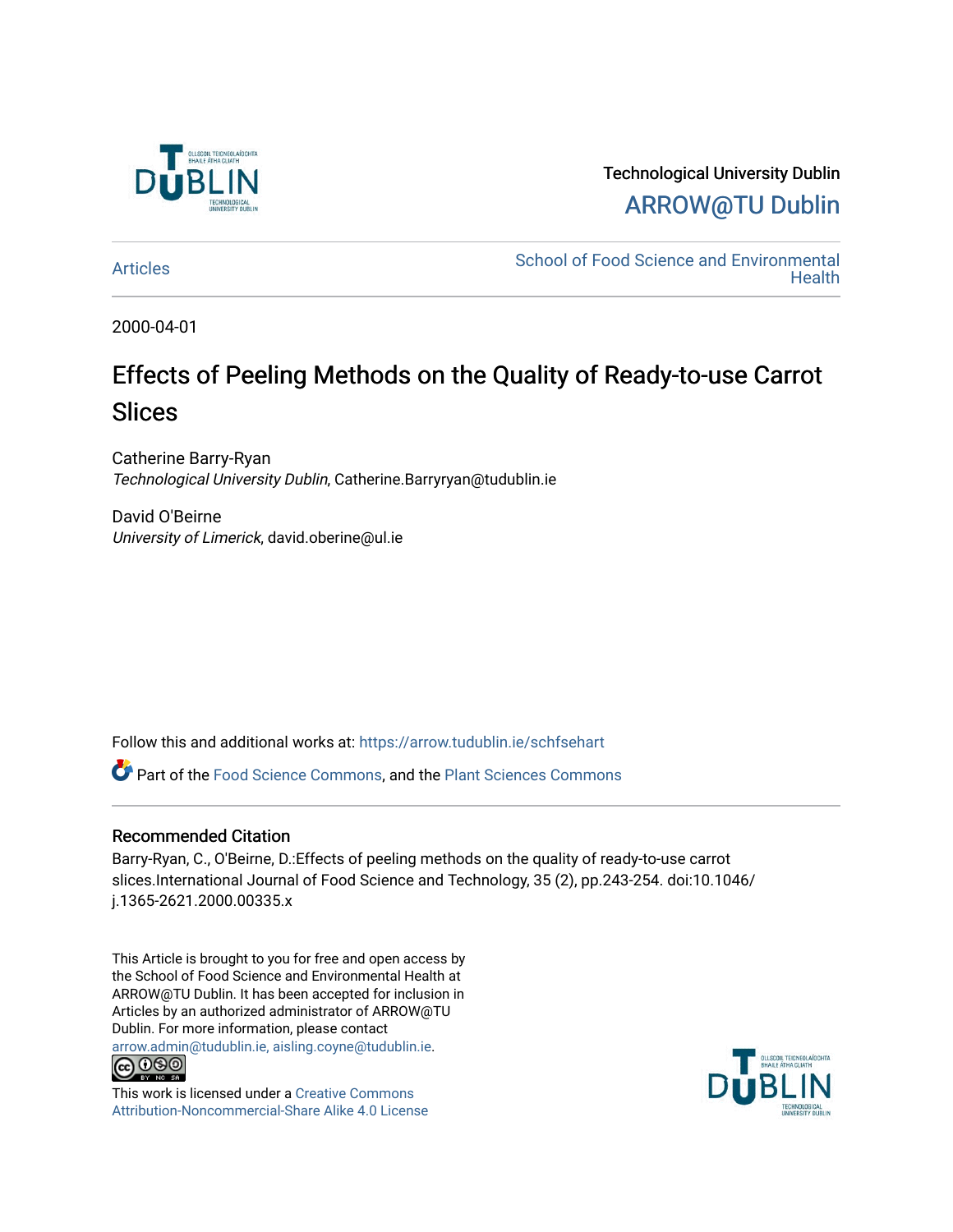# Effects of peeling methods on the quality of ready-to-use carrot slices International Journal of Food Science and Technology, 35, 243‐254.

# Catherine Barry-Ryan1 & David O'Beirne2

1.School of Food Science and Environmental Health, Dublin Institute of Technology (DIT), Cathal Brugha, Dublin 1, Ireland. [catherine.barryryan@dit.ie.](mailto:catherine.barryryan@dit.ie) 2. Dept of Life Sciences, University of Limerick, Limerick.

Summary The effects of methods used for peeling and physiological age (over-wintering) on the quality and storage life of carrot disks packaged in modified atmosphere were examined. Commercial mechanical abrasion peeling using fine or coarse carborundum plates, was compared with carrots peeled by hand, before slicing into disks. Slices which had been peeled by abrasion had higher respiration rates, greater microbial contamination and growth rates, higher pH values, higher rates of weight loss and shorter microbiological shelf-lives than those which had been hand peeled. These results reflected the higher quality of the manually peeled carrots. Micrographs of the peeled surfaces confirmed that abrasion peeling inflicted greater damage. Carrots lifted in the autumn produced slices with longer shelf-lives than carrots lifted in the spring after over-wintering in the ground for four months.

Keywords Abrasion peeling, damage, modified atmosphere storage, physiological age, shelf-life.

# Introduction

The ready-to-use (RTU) carrots in this experiment were peeled, sliced into disks, packaged under modified atmospheres and shelf-stored at 8 8C. Deterioration in these products is generally attributed to microbial spoilage, changes in surface appearance and to physiological ageing (Brecht, 1980). Differences in rates of deterioration would result in differences in quality and storage life.

 Peeling of root vegetables removes the epidermis and some sub-epidermal tissue. It bruises underlying tissue to varying degrees and leaves the new outer layer of cells damaged, causing leakage of cellular fluids which encourages microbial growth. Therefore, there are potential physiological, microbiological and physical implications of peeling. Some methods may accelerate the deterioration of minimally processed vegetables more than others. These

effects may also be influenced by the physiological age of the carrots used.

 Plant tissue responds to physical damage by an increase in its general metabolism, including respiration rate, and this response appears to be in proportion to the severity of the damage (Bolin et al., 1977; Bolin & Huxsoll, 1991). Enzymatic reactions in cells damaged by peeling may cause offflavour or loss of firmness (Buckenhuskes & Gierschner, 1990). The microflora responsible for the spoilage of ready-to-use vegetables include a large number of fungi, yeast and bacteria species (Manvell & Ackland, 1986). Peeling of carrots could reduce the initial level of contamination by removing the outer layer (Garg et al., 1990), although methods such as abrasion peeling may lead to the reinoculation of micro-organisms into the damaged plant tissue, and extend any contamination from one root to many others.

 As subsequent deterioration of the packaged RTU carrot disks may be affected by the severity or other features of the peeling method used, this paper compares the effects of hand, fine abrasion and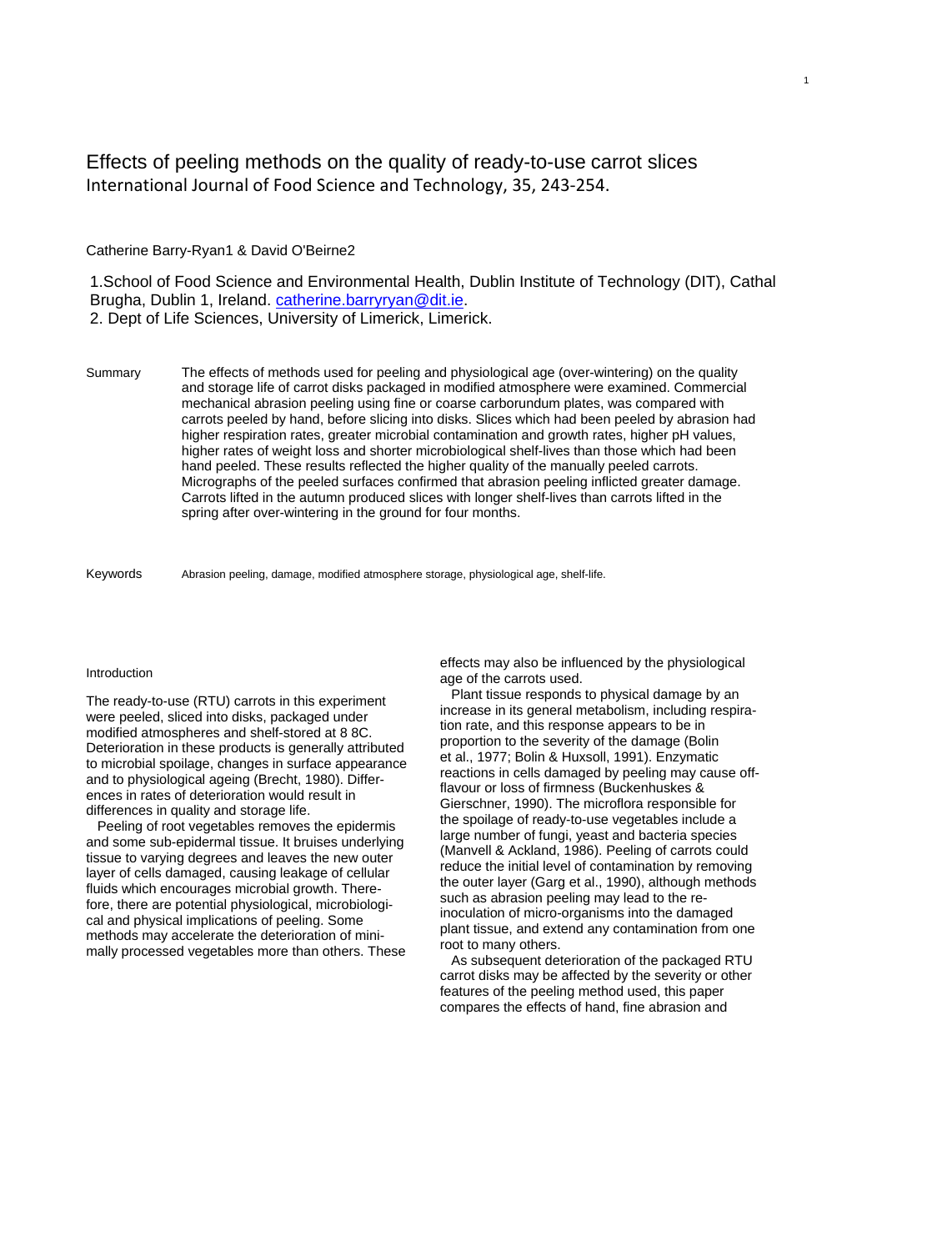coarse abrasion peeling, on their quality and storage life. It also looks at the effects of using carrots of different physiological ages by overwintering before lifting.

# Materials and methods

# Plant material

Locally grown carrots, cv. Nairobi, were used to produce modified atmosphere packaged carrot disks. All carrots were from the same grower and field near Thurles, Co. Tipperary (Avonmore Growers, Tipperary, Ireland). One batch of `autumn-lifted' carrots were processed on the 3rd, 10th, 17th and 24th of October, during which time they were held at 4 8C in perforated plastic bags. `Spring-lifted' carrots had been over-wintered in the ground and one batch was harvested for processing on the 6th, 13th, 20th and 27th of March. The carrots had been washed by the producer. Medium sized roots (3]4 cm in diameter), free of defects were used.

#### Peeling and processing steps

All processing was done in a food processing unit under strict hygiene control. Carrots were either hand peeled using a Prestige hand-held peeler, peeling in one direction and removing a minimal amount of surface tissue or abrasion peeled using a Metcalfe electric abrasion peeler, Model 10 (Metcalfe Catering Equipment Ltd., Gwynedd, Wales, UK), using fine or coarse grain peeling plates. Carrots were then topped and tailed using a sharp knife, dipped for 5 min in chlorinated water (100 ppm adjusted to pH 6.9, freshly prepared for each 5 kg lot) at 8 8C and rinsed with distilled water. They were then drip-dried for 15 min in a perforated cage and cut into 6mm thick disks using a Sammic CA300 food processor (Sammic, Barcelona, Spain). Disks were packaged in 350g lots within 35m thick oriented polypropylene (OPP, ICI, Dublin, Ireland) bags (280 x 180mm) and sealed in air with a Multivac A300 packaging machine (Multivac Packaging Machines, Wolfertschwenden, Germany). Although the recommended storage temperature for these products is 3]6 8C, ready-touse products are often found at higher temperatures in normal retail distribution (Carlin et al., 1990), and a storage temperature of 8 8C was chosen for this

investigation. storage. Samples were evaluated during

# Sensory evaluation

Sensory evaluation was used to score appearance and aroma of the carrot disks prepared by different peeling methods. A panel of 10 judges, aged 22]30 years (8 female and 2 males, all members of the UL Food Science Research Centre) with sensory Evaluation experience, were trained in discriminative evaluation of carrot disks. The carrots used during the 12 training sessions, every Monday, Wednesday and Friday for 1 month, had been subjected to various storage treatments and times. Fresh hand peeled carrots were used as the control (score = 9). During training the panel were shown the effects of storage over 10 days in air versus a range of modified atmospheres (achieved using different films). The effects of storage temperature (3, 8 and 20 8C) and time (10 days) on the carrot disks were also shown during the training sessions. The products were presented in groups, by sample day, to a single sensory judge at a time on a white laboratory bench in an odour-free fluorescent lit food laboratory. Assessment of the product by all ten judges was restricted to 1 h from opening the pack and packs were temporarily sealed between these evaluations. The products were coded with symbols to avoid bias. The products were scored for appearance and aroma, on a scale of 1]9, where  $1 =$  very poor,  $4 \mid 5 =$  fair and  $9$  = excellent, on 1, 3, 6, 8 and 10 days after processing. A mean score of 5 or below was taken to indicate the end of shelf-life. Packs were analyzed in duplicate and each experiment had four replicates.

#### Respiration rate measurement

The effects different methods of peeling had on the respiration rate were monitored immediately after peeling using a purpose built respirometer (Gow-Mac, Shannon, Republic of Ireland) (Barry-Ryan, 1996). The respirometer consisted of a large refrigerator, with fan assisted temperature control at 8 °C, containing a cylinder of ethylene-free air. Air flow from the cylinder was controlled, humidified and subdivided into eight lines serving eight respiration chambers. Each respiration chamber consisted of a two-litre conical flask containing 350g of the respiring product. The flasks were paired and each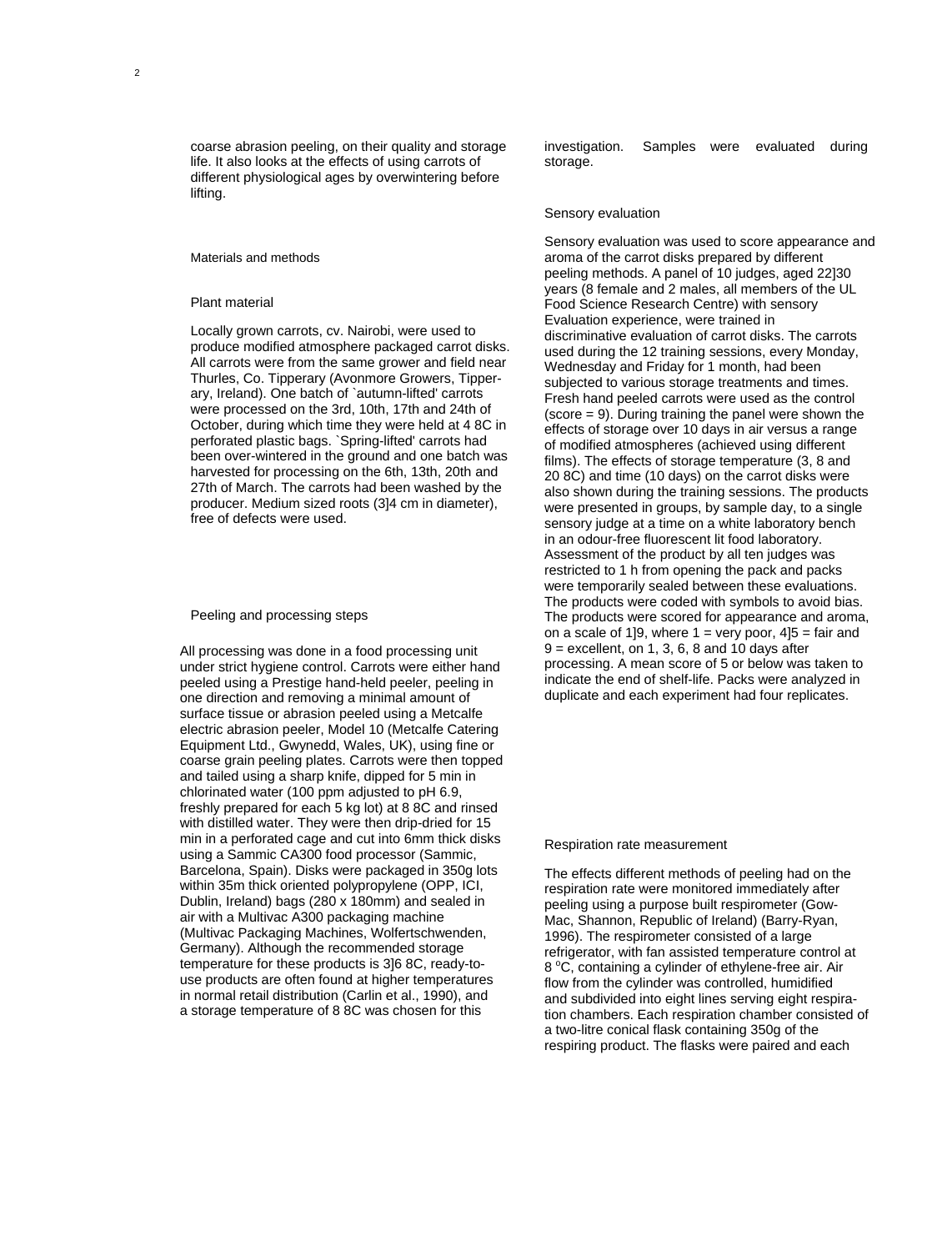pair contained duplicate samples, with one pair left empty as air control. The conical flasks had gas tight rubber bung seals with tightly fitted stainless steel tubing to carry the air through each chamber at 12mL min21. The outlet line from each chamber was automatically sampled (1mL) hourly for 18 h. Carbon dioxide  $(CO<sub>2</sub>)$  and oxygen  $(O<sub>2</sub>)$  levels were measured using a Gow-Mac gas chromatograph (Gow-Mac, Shannon, Republic of Ireland) fitted with a CTR1 column (Alltech, Illinois, USA) using helium (BOC, Limerick, Republic of Ireland) as a carrier gas. The respiration rate was calculated from the changes in the level of  $CO<sub>2</sub>$  and  $O<sub>2</sub>$  from the inlet gas to the outlet gas, once steady-state values were reached, generally obtained 2 to 3 hours after sealing. Each experiment had four replicates.

# Gas sampling of packs

The gases within the shelf-stored packs were sampled throughout storage. Using an airtight syringe gas 10mL was drawn from the pack through the 1mL sample loop and analyzed as described for respiration rate. These packs were sampled in duplicate and the experiment repeated four times.

#### Ultrastructural changes

Carrot tissue for microscopic examination was prepared by `free-hand sectioning'. Using a backed razor blade, thin (,12mm) sections from the freshly peeled surface were sliced in water, mounted in water and examined microscopically (Peacock & Bradbury, 1973). Tissue samples were fixed using formyl acetic acid, prepared by adding 5mL glacial acetic acid, and 85mL of 70% ethyl alcohol, to 10mL formaldehyde (40%). Tissue ultrastructure was photographed using a compound Olympus microscope (BH2, Olympus, Hamburg, Germany), magnification 400, with an Olympus (PMG, Olympus, Hamburg, Germany) camera attachment.

 Carrot tissue samples were examined for the presence of lignin by staining for 2 min in phloroglucinol. This stain was prepared by adding 5g of phloroglucin to 100mL 75% ethyl alcohol. The stain was removed by washing with concentrated hydrochloric acid for approximately 1 min or until a distinctive red colour appeared. The specimen was then washed with water and examined under the microscope. Phloroglucinol stains lignified cell walls red and can be used as a positive test for lignin (Fukuda & Komamine , 1982).

# Weight loss

A model sealed OPP package, with identical product : package ratio as the test package, containing four carrot slices lying flat was accurately weighed at regular intervals during storage to determine the rate of weight loss. Weighings were made with an accuracy of  $\pm$  1 x 10<sup>-5</sup> g.

#### Exudate production

Exudate was measured by the method used by Carlin et al. (1990). A sample (4 g) was placed between two filter papers (Whatman No. 541, 5cm dia, Whatman, Kent, UK); a force of 10 kg was applied for 10 s and the filter papers were weighed again. This measurement was done in quadruplicate and there were four replicates of the experiment, values were expressed in g exudate /100g fresh weight.

#### Microbial enumeration

Packages from each treatment were sampled during storage after 1, 3, 6, 8 and 10 days. The product (40 g) was added to 360mL sterile peptone water and blended (2 min) at high speed in a sterile Warring Blender (Warring Products, New Hartford, USA). Serial dilutions  $(10^{-1}$  to  $10^{-6})$  were made by using 1mL of macerated sample with 9mL of peptone water. The drop and spread technique was used with 0.1mL of each dilution spread in duplicate using a sterile glass spreader. The media used were de Man, Rogasa and Sharpe (MRS) for lactic acid bacteria, plate count agar for total counts, violet red bile agar for coliforms and malt extract agar for yeasts and moulds. Media were prepared and incubated as directed by the manufacturer (Oxoid). Duplicate and control samples were prepared for each sample and only plates with counts of 30]300 colony forming units (cfu) were used. There were four replicates of the experiment.

# Measurement of pH

Disks (100 g) were blended for 2 min with 100mL of distilled deionised water (pH 7) and the pH was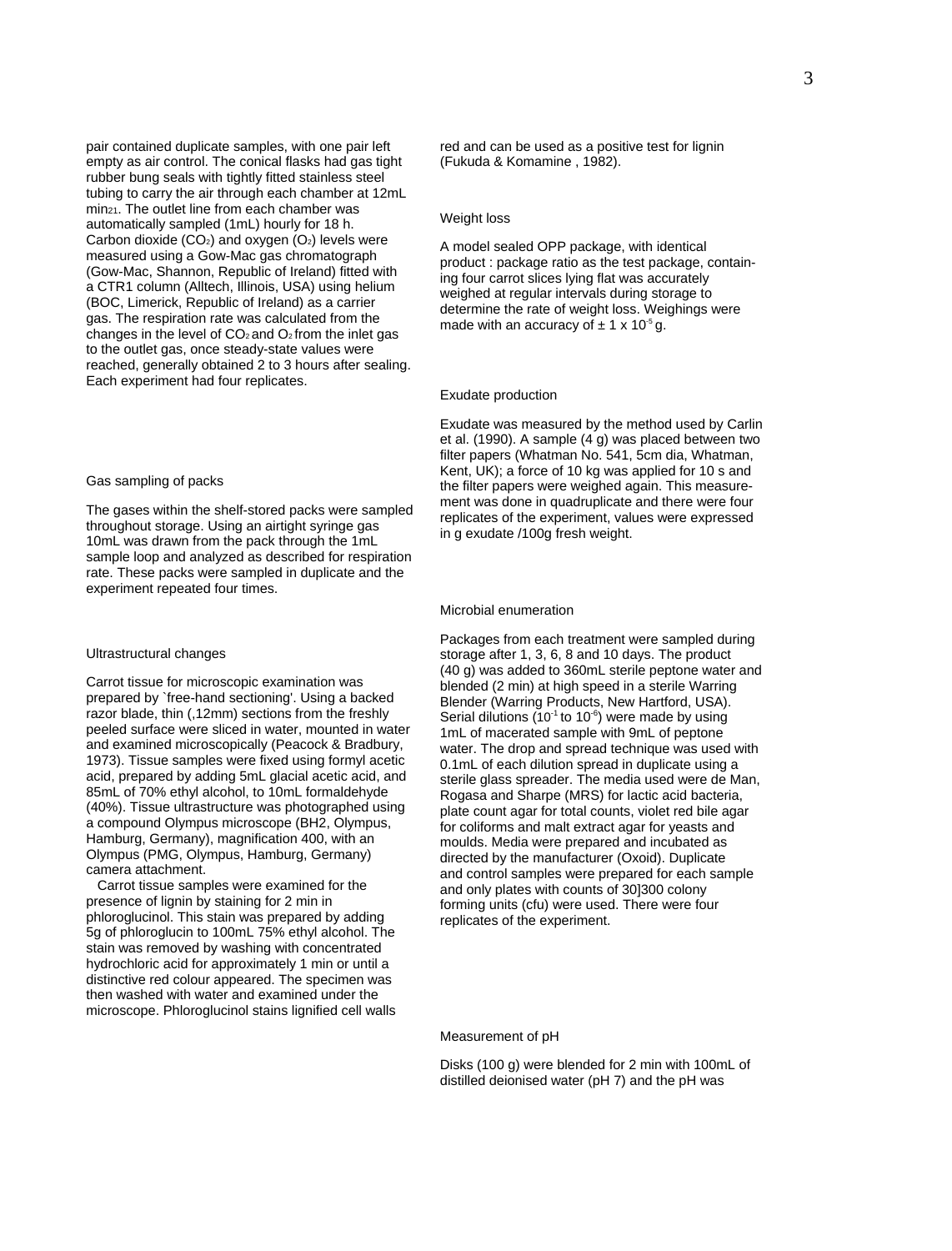measured with a CD300 digital pH meter (WPA, Saffron Walden, UK).

# Statistical analysis

All the data collected were subjected to analysis of variance (ANOVA) and a least significant difference multicomparison test to determine significant differences between treatments (Shamaila et al., 1992).

# Results and discussion

#### Sensory scores

From appearance and aroma scores the shelf-life for carrot discs was found to be 6-8 days at 8  $^{\circ}$ C. However, the shelf-life scores were always highest in the hand-peeled slices and lowest in those coarse abrasion peeled. Significant losses in appearance

Figure 1 Effects of peeling method on the appearance (a, c) and aroma (b, d) scores of OPP packaged carrot disks stored at 8 °C (closed symbols ] autumn-lifted carrots and open symbols ] stored carrots). Values are means for four determinations each done in duplicate, separated by Fisher's least significant difference (P<0.05), denoted by different letters.

occurred at day 1 for autumn-lifted coarse abrasion peeled slices (Fig. 1a), and were greatest for both abrasion peeled carrots at day 3; a similar score loss was not reached in hand-peeled slices until day 6. In these carrots aroma scores (Fig. 1b) were not significantly less (P,0.05) than in hand-peeled slices until day 6. In the slices prepared from spring-lifted carrots all scores at day 1 (Fig. 1c, d) were slightly less than for autumn-lifted carrot slices, although the shelf-lives were similar. Only the appearance scores for hand-peeled slices remained significantly higher (Fig. 1c).

 Deterioration in visual quality of carrots is generally believed to be as a result of the discolouration caused by production of lignin and `drying out' of damaged cells (Bolin & Huxsoll, 1991; Tatsumi et al., 1993). The sensory data presented here were supported by microscopic examination of the carrot surface tissue. The extent of disruption of cells and

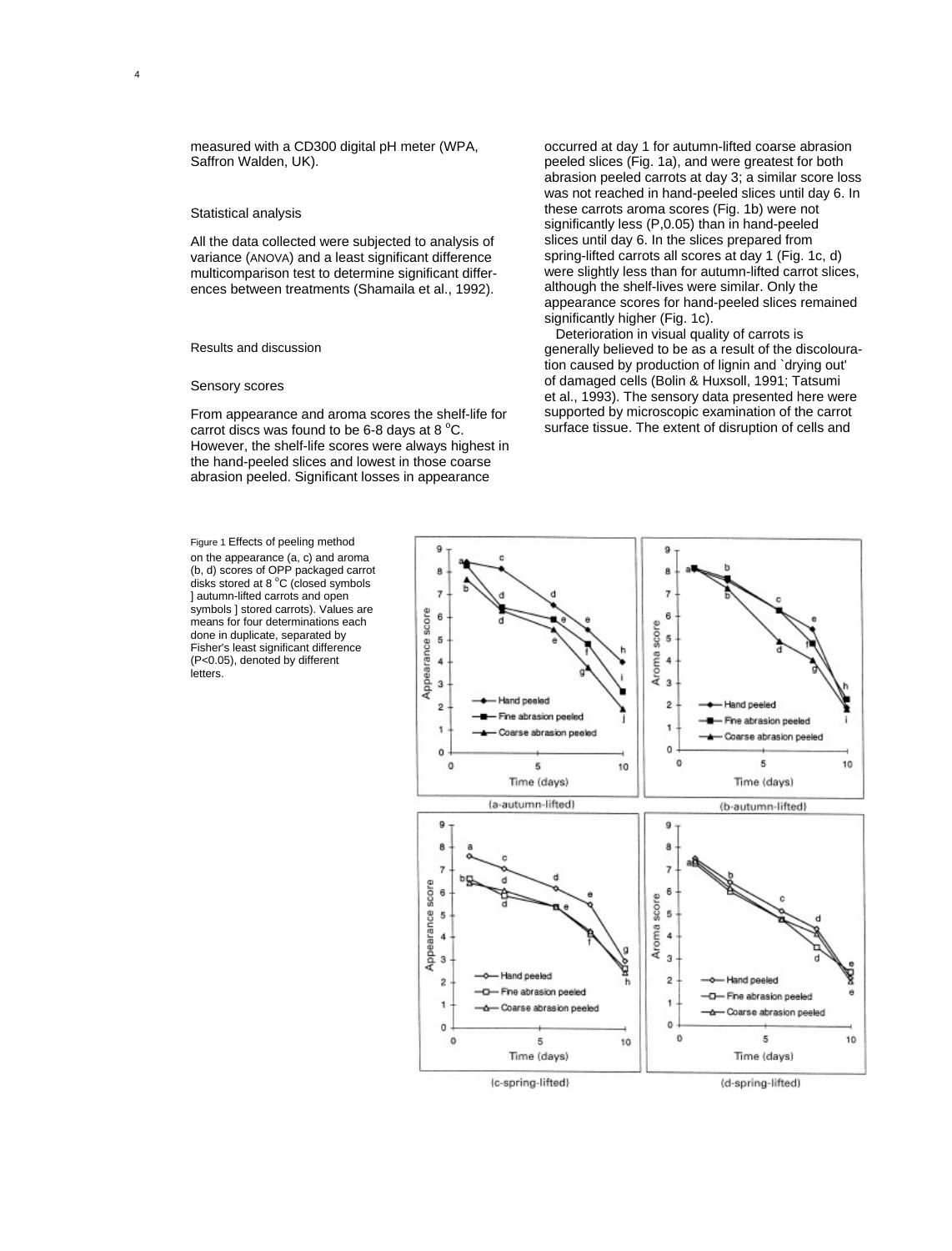Figure 2 (a) The peeled surface of hand-peeled carrot disks, longitudinal section, after 1 day of storage in OPP bags at 8  $^{\circ}$ C (x 400). (b) The peeled tissue of hand-peeled carrot disks, longitudinal section, after 10 days of storage in OPP bags at 8  $^{\circ}$ C (x 400).



subsequent lignification were microscopically greater for the abrasion peeled products and this contributed to the decline in visual quality (Figs 2a and 3a). Such microscopic differences in surface tissue related to the severity of processing have also been demonstrated in shredded lettuce (Bolin et al., 1977).

 Initially, carrot disks prepared from autumn-lifted carrots had significantly higher appearance and aroma scores than those prepared from carrots which had been stored for 4 months. This may be owing to the higher microbial loads, combined with greater cell permeability and exudation of the spring-lifted products. The higher respiration rates (Table 1) and the greater weight loss over storage (Fig. 4) of carrot disks produced from the autumn-lifted vegetables

also support these findings, as they indicate greater integrity and higher quality of the tissue. Coutre et al. (1993) also found that the scoring of minimally processed lettuce by a sensory panel varied greatly depending on the physiological age of the raw material used. Watada et al. (1979) and Kader et al. (1982) both showed that the quality of fresh and processed products was dependent on physiological age.

# Respiration rate

Hand-peeling of whole carrots increased respiration rates from about 11mLCO<sub>2</sub>/g/h to 13mLCO<sub>2</sub>/g/h (Table 1). Slicing of these hand peeled carrots into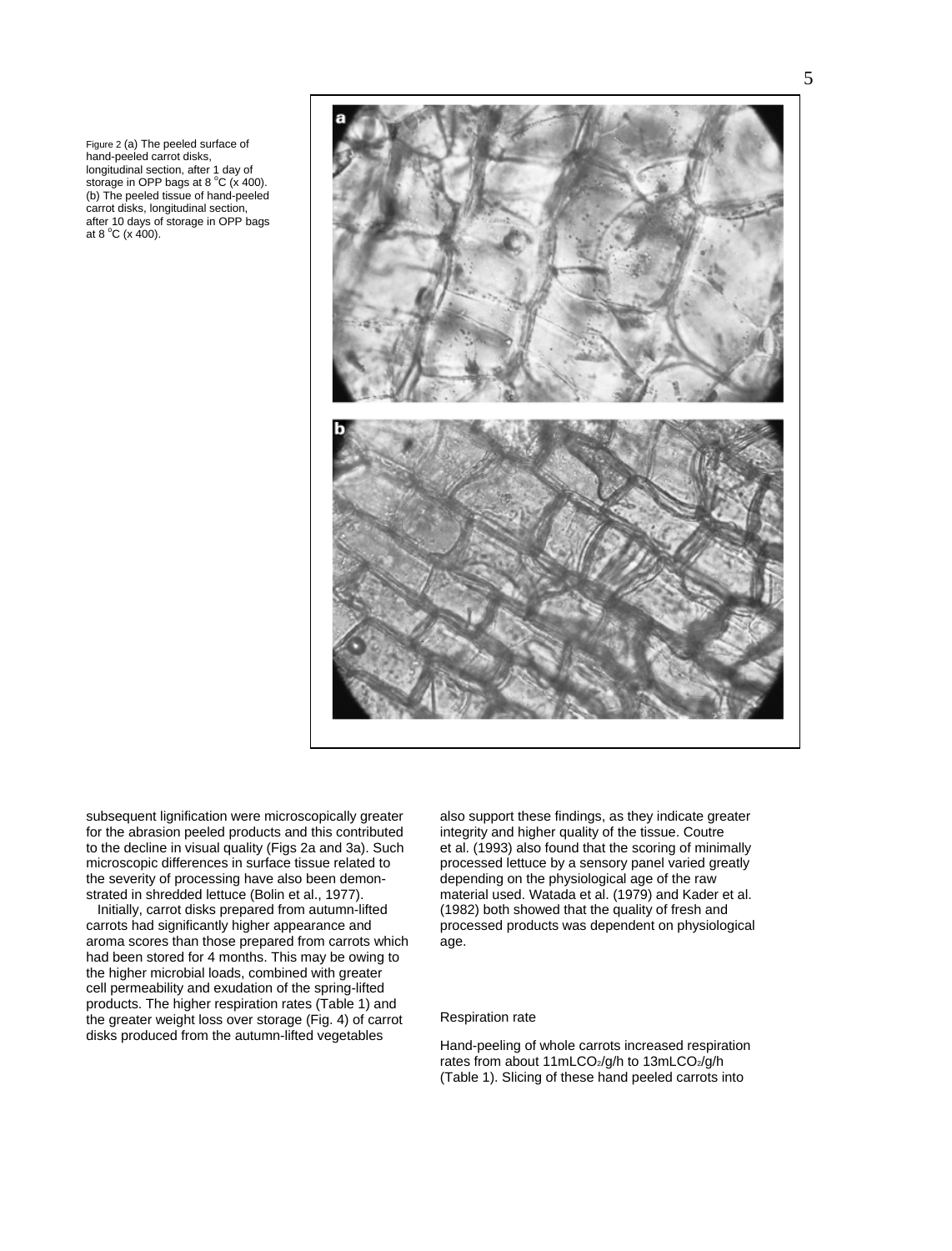Figure 3 (a) The peeled tissue of fine abrasion peeled carrot disks, longitudinal section, after 1 day of storage in OPP bags at 8  $^{\circ}$ C (x 400). (b) The peeled tissue of fine abrasion peeled carrot disks, longitudinal section, after 10 days of storage in OPP bags at 8  $^{\circ}$ C (x 400).



disks increased respiration on average by a further 18%, to  $15mLCO<sub>2</sub>/g/h$ . In the case of autumn-lifted carrots, fine abrasion peeling slightly increased respiration rate over that of hand peeled carrot disks and coarse abrasion peeling increased it further (P< 0.05, Table 1).

 By contrast, carrot disks prepared from hand peeled spring-lifted carrots respired at less than half the rate of their autumn-lifted equivalents. The effects of abrasion peeling on this material were far greater. Fine abrasion peeling increased respiration rates by 70% and coarse abrasion peeling increased them by 250% (Table 1) compared to that of the equivalent autumn-lifted coarse-peeled disks.

These peeling processes remove the epidermis and

some associated sub-epidermal tissue from the carrot surface. The increases in respiration rates reported are owing to complex stress responses which include wound repair and synthesis of a new protective layer (Kahl & Laties, 1989). Thus, Bolin & Huxsoll (1991) have shown that abrasion peeled carrots developed white lignin-type material at their surfaces. These higher respiration rates may also contribute to more rapid physiological ageing and to accelerated quality deterioration owing to the consumption of sugars and other reserves (Crisosto et al., 1993). A decrease in sensory scores for these carrot disks was reflected in the increase in respiration rate.

 The finding that respiration rates of carrot disks decreased with increasing physiological age is in line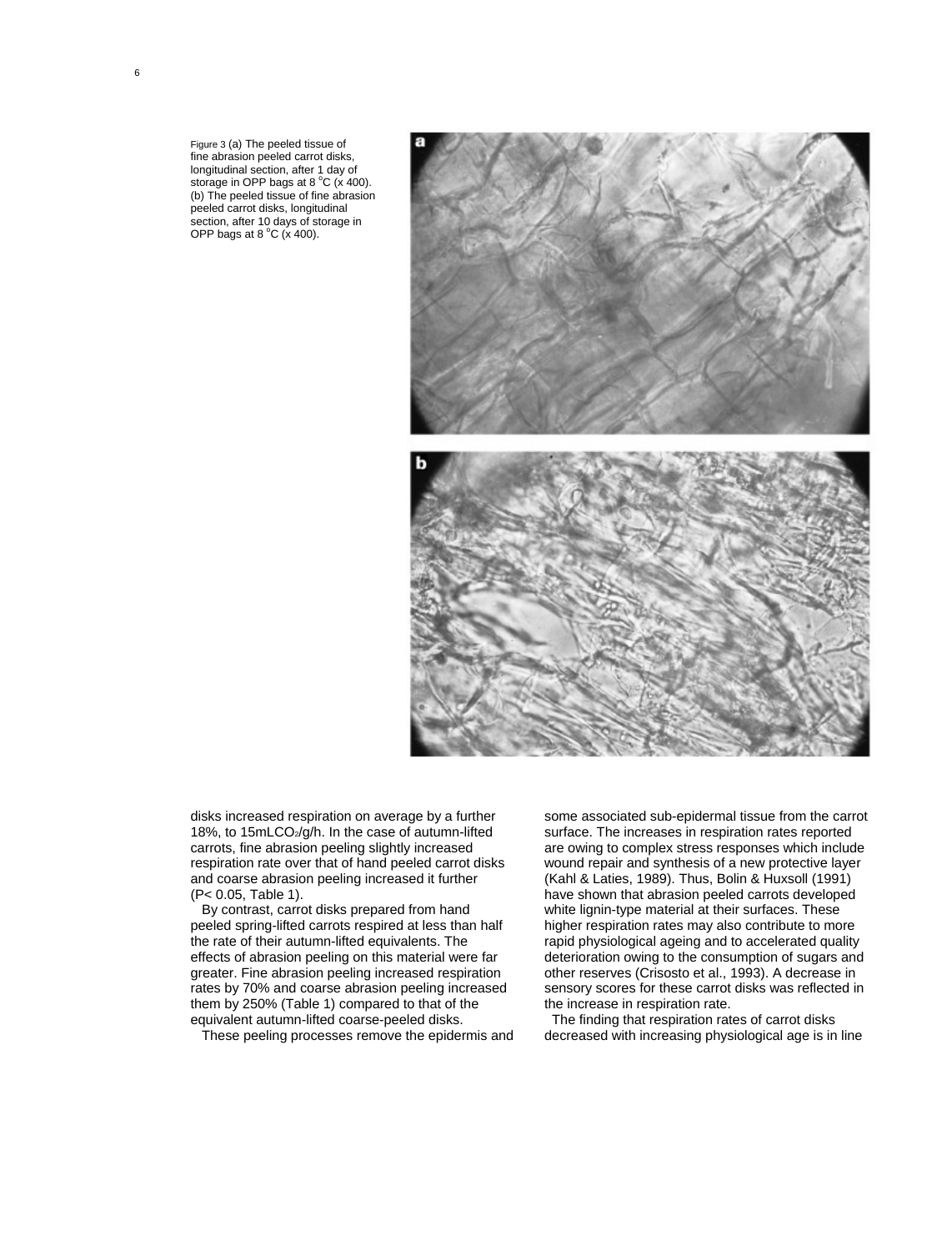| Physiological age<br>Testing time       | Peeling<br>method             | <b>Respiration rate</b><br>(µL CO <sub>2</sub> g <sup>-1</sup> fresh weight) |
|-----------------------------------------|-------------------------------|------------------------------------------------------------------------------|
| Autumn-lifted carrots                   | Unpeeled<br>whole             | 11.0a                                                                        |
| Sept-Nov 1995                           | Hand-peeled<br>13.0b<br>whole |                                                                              |
|                                         | Hand-peeled<br>slices         | 15.5c                                                                        |
|                                         | Fine-abrasion<br>slices       | 16.5d                                                                        |
|                                         | Coarse-abrasion               | 17.7e                                                                        |
| Spring-lifted carrots<br>(Over wintered | Hand<br>peeled                | 6.7f                                                                         |
| for 4 months)<br>March-April 1996       | Fine<br>abrasion              | 11.5a                                                                        |
|                                         | Coarse<br>abrasion            | 17.3q                                                                        |

\*Means separated by Fisher's least significant difference (p<0.05). Data are the mean for three replications. For each physiological age means followed by a different letter are significantly different.

with the work of Kader (1987). He reported that respiration rates are highest in immature and freshly harvested plant tissue and that these decline during storage.

on the respiration rates\* at 8 °C of carrot disks prepared by different peeling method from carrots of two

Table 1 Effects of peeling method

physiological ages

 The data presented are of practical commercial significance. Mild abrasion peeling caused smaller increases in respiration rates than coarse abrasion peeling; these increases were small in autumn-lifted carrots but very substantial in spring-lifted carrots.



disks during storage at 8  $^{\circ}$ C. Values are means for four determinations each done in duplicate, separated by Fisher's least significant difference (P<0.05), denoted by different letters. Figure 4 Effects of peeling method on weight loss of carrot

# Gas analysis of packs

The atmosphere modification was slower  $(p, < 0.05)$ for carrot disks prepared by hand peeling than those abrasion peeled (autumn-lifted carrots, Fig. 5a). This trend was in line with the respiration rate data. The level of  $O_2$  in all three packs had fallen to 1]1.5% by day 6 and remained at this level for the rest of storage. The final range of CO<sub>2</sub> levels in packs containing the abrasion peeled carrot disks was 30]35%, and 25% in packs containing the hand peeled products (Fig. 5a).

 The gas levels within the packs containing disks prepared from spring-lifted carrots, did not reflect the large differences in respiration rates (measured for 24 h following processing) owing to the peeling method. By day 6 an equilibrium level of 1.5 % O2 was reached in all packs (Fig. 5b), limited by the OPP film permeability to O<sub>2</sub>  $(1, 200 \text{mL} \cdot \text{m}^2 \cdot \text{day}^1 \cdot \text{atm}^1)$ . The levels of CO<sub>2</sub> within these packs continued to rise rapidly, which may imply anaerobiosis.

 The final CO2 levels were significantly higher in packs containing disks prepared from spring-lifted carrots than those from the autumn-lifted carrots, even though their initial respiration rates were significantly lower (Table 1). This may also be explained by more active anaerobiosis in the packs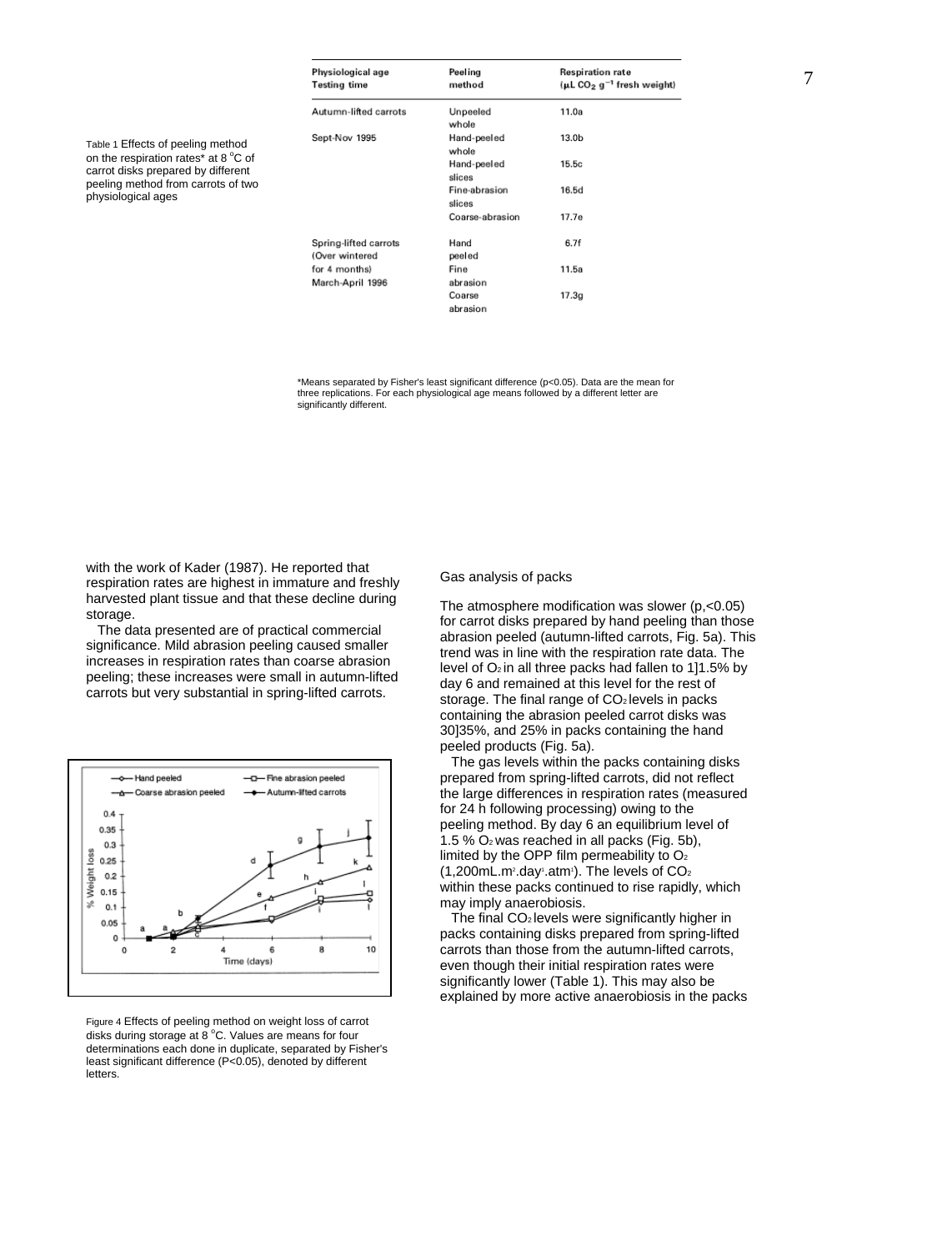Figure 5 Effects of peeling method on levels of CO2 (open symbols) and O2 (closed symbols) in the atmospheres of OPP packs containing carrot disks, produced from (a) autumn-lifted carrots and (b) stored carrots peeled by different methods, during storage  $(8^{\circ}C)$ . Values are means for four determinations each done in duplicate, separated by Fisher's least significant difference (P<0.05). denoted by different letters.



containing the spring-lifted carrots. The respiration rate of the autumn-lifted carrots appears to have stabilized as the rate of increase in  $CO<sub>2</sub>$  levels slows significantly after day 3.

The levels of  $CO<sub>2</sub>$  and  $O<sub>2</sub>$  within the packs are very important, as an equilibrium modified atmosphere of 1]5% O<sub>2</sub> and 5]15% CO<sub>2</sub> is desirable (Brecht, 1980). The rate of development of this modified atmosphere is also important, because, such modified atmospheres reduce spoilage by aerobic mesophiles (Carlin et al., 1990). Also, owing to the decreased availability of oxygen many  $O<sub>2</sub>$  requiring enzymatic reactions may be reduced, such as respiration (O'Beirne, 1990). From day 6 CO<sub>2</sub> levels in all packs were very high and this may result in CO<sub>2</sub> injury, accelerating flavour and membrane damage. This was reflected in the appearance scores which fell below 5, implying the end of shelf-life, by day 8 for the abrasion peeled slices.

#### Ultrastructural changes

The effects of peeling on the carrot tissue were examined microscopically. On day 1, the surface cells of hand peeled carrot disks appeared relatively undisrupted (Fig. 2a); cells appeared viable and cell walls were intact. After 10 days of storage these cells were plasmolyzed, leaving only the rigid structure of the cell walls behind. These walls appear to have thickened slightly over the storage time (Fig. 2b), and there is evidence of lignification.

 The effects of abrasion peeling on the carrot tissue was found to be similar for both abrasion plate types. The surface cells of the abrasion peeled carrots were disrupted (Fig. 3a), with the cell walls of only a few

of these cells retaining their regular shape. After one day of storage the cell walls of the abrasion peeled carrots had already started to thicken, and the rough surface created by the carborundum plate can be seen. After ten days of storage the cell walls had thickened substantially and `drying out' effects can be seen in the cracking of the outer layer of abrasion peeled carrot tissue (Fig. 3b). There is also evidence of lignification (positive red colour after staining with phloroglucinol) which increased in intensity over storage (data not shown). The surface of this tissue is littered with cell debris and can be compared with Fig. 2b which, owing to the mild processing treatment is free of cell debris.

 The extent of disruption of cells and subsequent lignification were clearly greater for the abrasion peeled products and this contributed to the decline in appearance scores. This decline in appearance scores was mainly as a result of drying out and whitening of the carrot surface. Such microscopic differences in surface tissue related to severity of processing have also been demonstrated in shredded lettuce (Bolin et al., 1977).

#### Weight loss

In spring-lifted carrots, weight loss from coarse abrasion peeling was significantly higher (two-fold) than from the other peeling treatments (Fig. 4). There were no significant differences in weight loss from disks prepared from hand or fine abrasion peeled carrots.

 Peeling method had no significant effects on weight loss from disks prepared from autumn-lifted carrots (Fig. 4 ] closed symbols). Weight loss by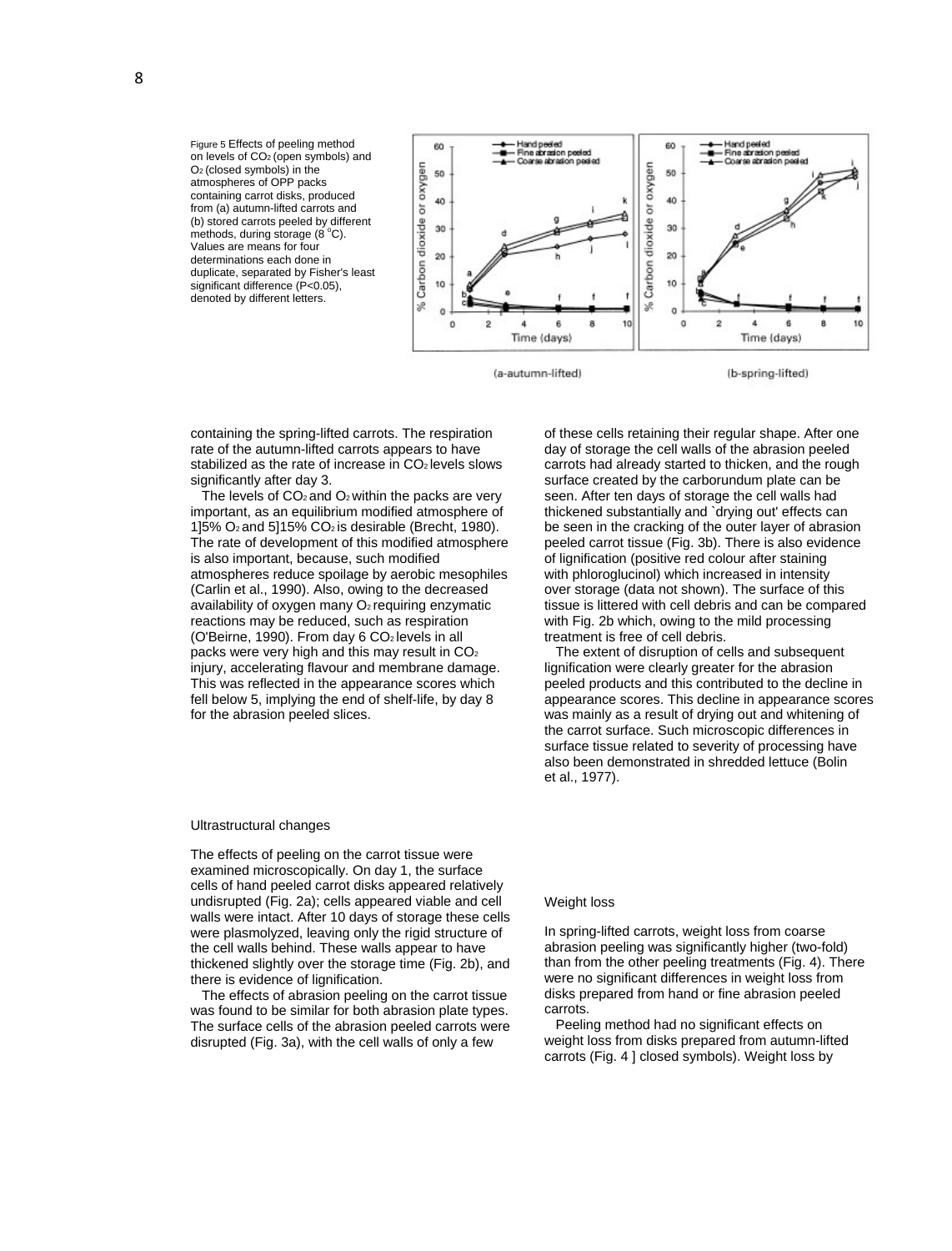carrot disks prepared from the spring-lifted carrots was lower than that from the autumn-lifted carrots.

 This weight loss involves drying out of the processed carrot tissue and loss of this water vapour through the permeable packaging film. The findings followed similar trends to those observed by Izumi & Watada (1994) for shredded carrots and Roy et al. (1995) for modified atmosphere packaged mushrooms. Deterioration in quality (reduced appearance scores) was attributed partly to this drying-out and thus was related to the severity of peeling treatment. Packs containing carrot disks prepared using the autumn-lifted carrots lost the most weight. This may be as a result of the greater cell integrity of the autumn-lifted vegetables and the higher initial turgidity of this tissue. Thus, there may have been a greater amount of intracellular water available for evaporation than when spring-lifted vegetables were used for processing. The measurement of the total pack weight loss is essential, as once opened the tissue rapidly loses surface moisture, making moisture content measurements impossible.

Microbial enumeration

There were no significant differences between the initial counts of total aerobes and initial loads of coliforms on disks prepared from hand or fine abrasion peeled autumn-lifted carrots (Table 2). Hand peeling produced disks with the lowest initial loads of lactic acid bacteria, when compared to abrasion peeled products. Carrot disks prepared by hand peeling had the lowest loads of total aerobes, coliforms and lactic acid bacteria for the rest of storage. Disks prepared from coarse abrasion peeled carrots had the highest loads initially, but after day 3 there was no significant difference between the two abrasion peeled products. On day 1 of storage there were no differences in the loads of yeasts and moulds on the products peeled differently. By day 3, the loads of yeasts and moulds on the abrasion peeled products had risen above that of the hand peeled products. But, on days 6 to 8 there were no differences between the yeast and mould loads on hand and fine abrasion peeled products.

 For the spring-lifted carrots, similar microbial load trends to those on the disks prepared from autumnlifted carrots were found (Table 3), but with significantly higher loads. The initial loads were ,2 Log units higher than those on the autumn-lifted

Table 2 Effects of peeling method on microbial counts\* of shelf-stored MA packaged carrot disks, prepared from autumnlifted raw material (8°C)

| Time<br>(Days) | Storage<br>Method  | $Log_{10}/g$     |                  |                  |                    |
|----------------|--------------------|------------------|------------------|------------------|--------------------|
|                |                    | Peeling<br>TAC   | Califorms        | LAB              | Yeasts<br>& Moulds |
| 1              | Hand<br>peeled     | 4.5a             | 4.4a             | 3.3a             | 5.3a               |
|                | Fine<br>abrasion   | 48a              | 4.7a.b           | 4.1 <sub>b</sub> | 5.4a               |
|                | Coarse<br>abrasion | 5.6b             | 5Ь               | 4.4b             | 5.5a               |
| з              | Hand<br>peeled     | 5.9a             | 6a               | 58               | 6.7a               |
|                | Fine<br>abrasion   | 6.3 <sub>b</sub> | 6.3 <sub>b</sub> | 5.2 <sub>b</sub> | 7.4 <sub>b</sub>   |
|                | Coarse<br>abrasion | 6.7c             | 6.6c             | 5.7c             | 7.5b               |
| 6              | Hand<br>peeled     | 6.6a             | 6.2a             | 5.6a             | 7.1a               |
|                | Fine<br>abrasion   | 7.1b             | 6.8b             | 6.1b             | 7.4a.b             |
|                | Coarse<br>abrasion | 7.7Ь             | 7.4 <sub>b</sub> | 6.4b             | 8b                 |
| 8              | Hand<br>peeled     | 7.4a             | 7.2a             | 6.1a             | 7.5a               |
|                | Fine<br>abrasion   | 7.9b             | 7.9 <sub>b</sub> | 6.3a             | 7.6a               |
|                | Coarse<br>abrasion | 8.2 <sub>b</sub> | 8.2 <sub>b</sub> | 6.7a             | 8b                 |
| 10             | Hand<br>peeled     | 8.1a             | 7.1a             | 7.4a             | 7.8a               |
|                | Fine<br>abrasion   | 7.8a             | 8b               | 8.1b             | 8.2b               |
|                | Coarse<br>abrasion | 8.5b             | 8.3b             | 8.4b             | 8.7c               |

\* Number of viable micro-organisms detected (log<sub>10</sub> per gram) and means (for eight determinations) separated by Fisher's least significant difference (P<0.05). Means for the individual storage times and within columns with different letters are significantly different at Pc0.05.

carrots. Although the microbial growth rates were not as high in the products prepared from spring-lifted carrots, the final loads were still significantly higher than for autumn-lifted carrot products.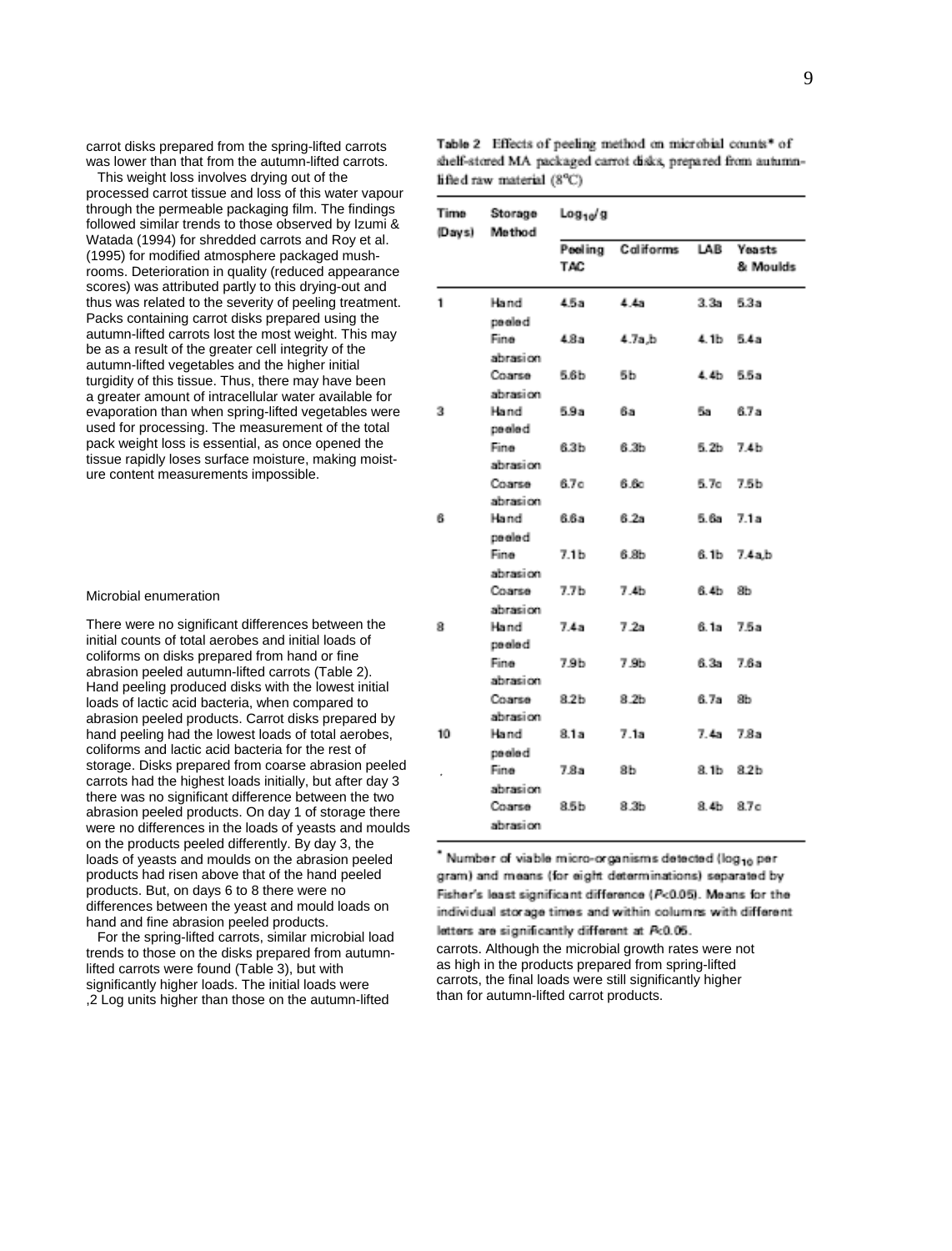Table 3 Effects of peeling method on microbial counts\* of shelf-stored MA packaged carrot disks, prepared from spring-<br>lifted carrots (8 °C)

| Time<br>(Days)                        | <b>Storage</b><br>Method | $Log_{10}/g$          |                  |                  |                    |  |
|---------------------------------------|--------------------------|-----------------------|------------------|------------------|--------------------|--|
|                                       |                          | Peeling<br><b>TAC</b> | Coliforms        | LAB              | Yeasts<br>& Moulds |  |
| 1                                     | Hand<br>peeled           | 6.За                  | 6.6a             | 5.8a             | 6.4a               |  |
|                                       | Fine<br>abrasion         | 6.6b                  | 7.3 <sub>b</sub> | 5.9a             | 6.5a               |  |
|                                       | Coarse<br>abrasion       | 8.1c                  | 7.2 <sub>b</sub> | 5.8a             | 6.7 <sub>b</sub>   |  |
| 3                                     | Hand<br>peeled           | 7.7a                  | 7.2a             | 7.3a             | 7.7a               |  |
|                                       | Fine<br>abrasion         | 8.1b                  | 8.1b             | 7.8b             | 8.3b               |  |
|                                       | Coarse<br>abrasion       | 8.3b                  | 8.5c             | 7.8 <sub>b</sub> | 8.4b               |  |
| Hand<br>6<br>peeled<br>Fine           |                          | 8.6a                  | 8.3а             | 8.4a             | 8.7a               |  |
|                                       | abrasion                 | 9.1 <sub>b</sub>      | 8.8b             | 8.5a             | 8.9a               |  |
|                                       | Coarse<br>abrasion       | 9.4c                  | 9b               | 8.8b             | 9.1 <sub>b</sub>   |  |
| Hand<br>8<br>peeled<br>Fine<br>Coarse |                          | 10a                   | 8.7a             | 9.2a             | 9.2a               |  |
|                                       | abrasion                 | 10.4 <sub>b</sub>     | 9b               | 9.2a             | 9.5b               |  |
|                                       | abrasion                 | 10.4 <sub>b</sub>     | 9.4c             | 9.6 <sub>b</sub> | 9.8c               |  |
| 10                                    | Hand<br>peeled           | 10.4a                 | 9.2a             | 9.7a             | 9.7a               |  |
|                                       | Fine<br>abrasion         | 10.2a                 | 9.7b             | 9.6a             | 10.1 <sub>b</sub>  |  |
|                                       | Coarse<br>abrasion       | 10.3a                 | 9.9b             | 9.6a             | 10.6 <sub>b</sub>  |  |

\* Number of viable micro-organisms detected (log10 per gram) and means (for eigh<br>determinations) separated by Fisher's least significant difference (P<0.05). Means f<br>the individual storage times and within columns with di letters are significantly different at P<0.05.

Microbial load is an important index of quality as storage life of minimally processed carrot disks is terminated by microbial growth, spoilage becoming apparent at 107]108 micro-organisms per gram (product aroma). Microbial growth was reflected in a decline in the aroma scores of carrot disk products. As would be expected, RTU vegetable products are more susceptible to microbial spoilage than whole vegetables (Carlin et al., 1989). A survey carried out by Garg et al. in 1990, found similar numbers and types of micro-organisms on commercial packs of carrot sticks to those reported here. Koek et al. (1983) also reported similar population sizes and types of micro-organisms on carrots. Generally, disks prepared from hand peeled carrots had the lowest microbial loads and therefore had longer shelf-lives. This may be owing to decontamination by this peeling method, in the removal of the outer layer and

large numbers of the epithelial microflora. The type of abrasion plate used also had significant effects on microbial loads, with disks from the coarse abrasion peeled carrots having higher growth rates than those prepared from fine abrasion peeled carrots. This may be due to the fact that abrasion peeling inoculated microbes deeper into the vegetable tissue, perhaps even protecting them from the chlorinated washing solution. Abrasion peeling also caused considerable cellular damage, releasing large quantities of nutrients which supported microbial growth. These effects were amplified by the harsher abrasion peeling method.

 Initial contamination loads and their growth rates depended on the micro-organisms examined and the physiological age of the raw material. Significantly higher loads were observed when spring-lifted carrots were used, and this may have been owing to higher contamination or to an increase in the susceptibility of the tissue to microbial growth with increasing physiological age. The higher levels of exudate (Fig. 6) for the older tissue suggests poorer cell integrity and this probably promoted microbial



Figure 6 Effects of peeling method on exudate production by OPP packaged carrot disks stored at 8oC. Values are means for

twenty-four determinations (bars show range), separated by

Fisher's least significant difference (P<0.05), denoted by different letters.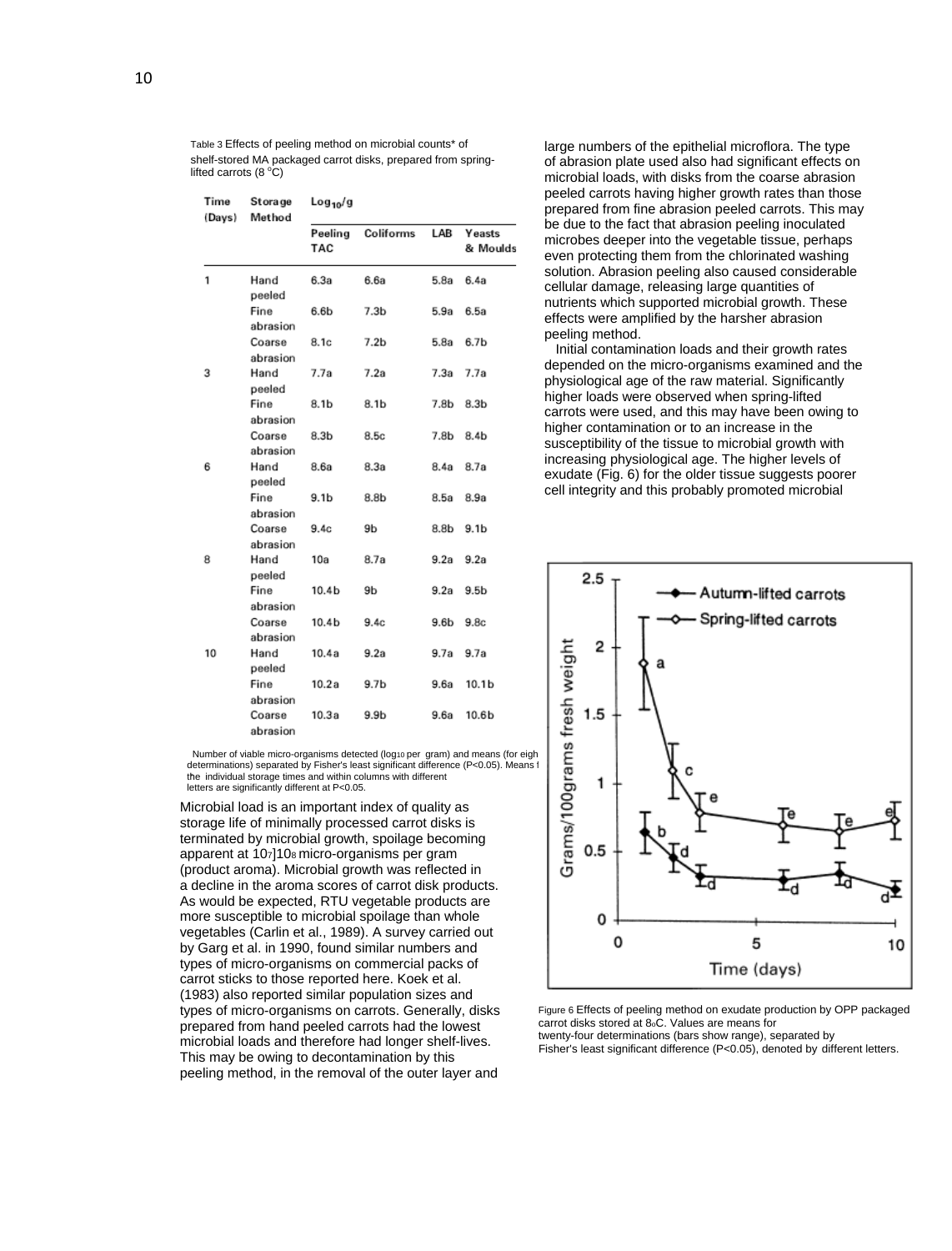spoilage by providing more substrates. Although the growth rates were not as high, the final loads were still significantly higher than for autumn-lifted carrots for all isolations. Thus, for the spring-lifted carrots, the effects of peeling treatments were camouflaged by the significantly larger effect of physiological age on microbial loads. This increase in microbial loads with increasing physiological age is supported by findings by Babic et al. (1992), who found that total aerobic counts and yeast and mould counts increased with increasing physiological age of carrots used in the production of shredded carrots.

# Tissue pH

The pH values increased up to day 8, after which they began to fall for all samples (Fig. 7). There was a significant, though small, effect of peeling method on tissue pH. Hand peeled carrots had lower pH values than abrasion peeled products throughout storage. For most of the storage period there were no significant differences between the pH of the abrasion peeled products. This pH increase coincided with increased microbial loads, which may have consumed organic acids and thus reduced acidity. King et al. (1991) also found that pH increased over the 15 days of storage of partially processed lettuce with increased microbial loads.

In summary, the method of peeling had significant



Figure 7 Effects of peeling method on pH during storage at 8<sup>°</sup>C. Values are means for four determinations done in duplicate, separated by Fisher's least significant difference (P<0.05), denoted by different letters.

effects on the quality and storage-life of modified atmosphere packaged ready-to-use carrot disks. These effects on quality appear to be caused through differences in the extent of surface damage, microbiological contamination and differences in the physiological response to damage (respiration rate and lignification). Loss of visual quality occurred through surface drying and suberisation of damaged tissue. The extent of microbial growth appears to be the major factor in the decline of aroma scores. Hand peeling resulted in the highest sensory scores. Although from the commercial standpoint hand peeling of root vegetables is not cost effective, it is a reference method against which commercial processing can be evaluated. In addition, there were important differences between commercially used peeling methods. The magnitude of these effects were dependent on the physiological age of the raw material used. Carrot disks produced from autumnlifted carrots were of higher quality and received higher sensory scores from day 1 and throughout storage, than those prepared using spring-lifted carrots. This appears to be owing to the higher microbial contamination and growth rates recorded on the physiologically older tissue which, in turn, are partly a consequence of the higher cell permeability and exudate levels.

#### References

- Babic, I., Hilbert, G., Nguyen-the, C. & Guirand, J. (1992). The yeast flora of stored ready-to-use carrots and their role in spoilage. International Journal of Food Science and Technology, 27, 473]484.
- Barry-Ryan, C. (1996). Factors in deterioration of vegetables processed using novel mild techniques. PhD Thesis, University of Limerick, Ireland.
- Bolin, H.R. & Huxsoll, C.C. (1991). Control of minimally processed carrot (Daucus carota) surface discolouration caused by abrasion peeling. Journal of Food Science, 56, 416]418.
- Bolin, H.R., Stafford, A.E., King, A.D. Jr & Huxsoll, C.C. (1977). Factors affecting the storage stability of shredded lettuce. Journal of Food Science, 42, 1319]1321.
- Brecht, P.E. (1980). Use of controlled atmospheres to retard deterioration of produce. Food Technology, 34, 45]50.
- Buckenhuskes, H. & Gierschner, K. (1990). Manufacture of delicatessen salads: special requirements for fruits and vegetables. Fleischwirtsch, 70, 1044]1047.
- Carlin, F., Nguyen-the, C. & Chambroy, Y. (1990). Effects of controlled atmospheres on microbial spoilage, electrolyte leakage and sugar content of fresh `ready-to-use' grated carrots. International Journal of Food Science and Technol ogy, 25, 110]119.